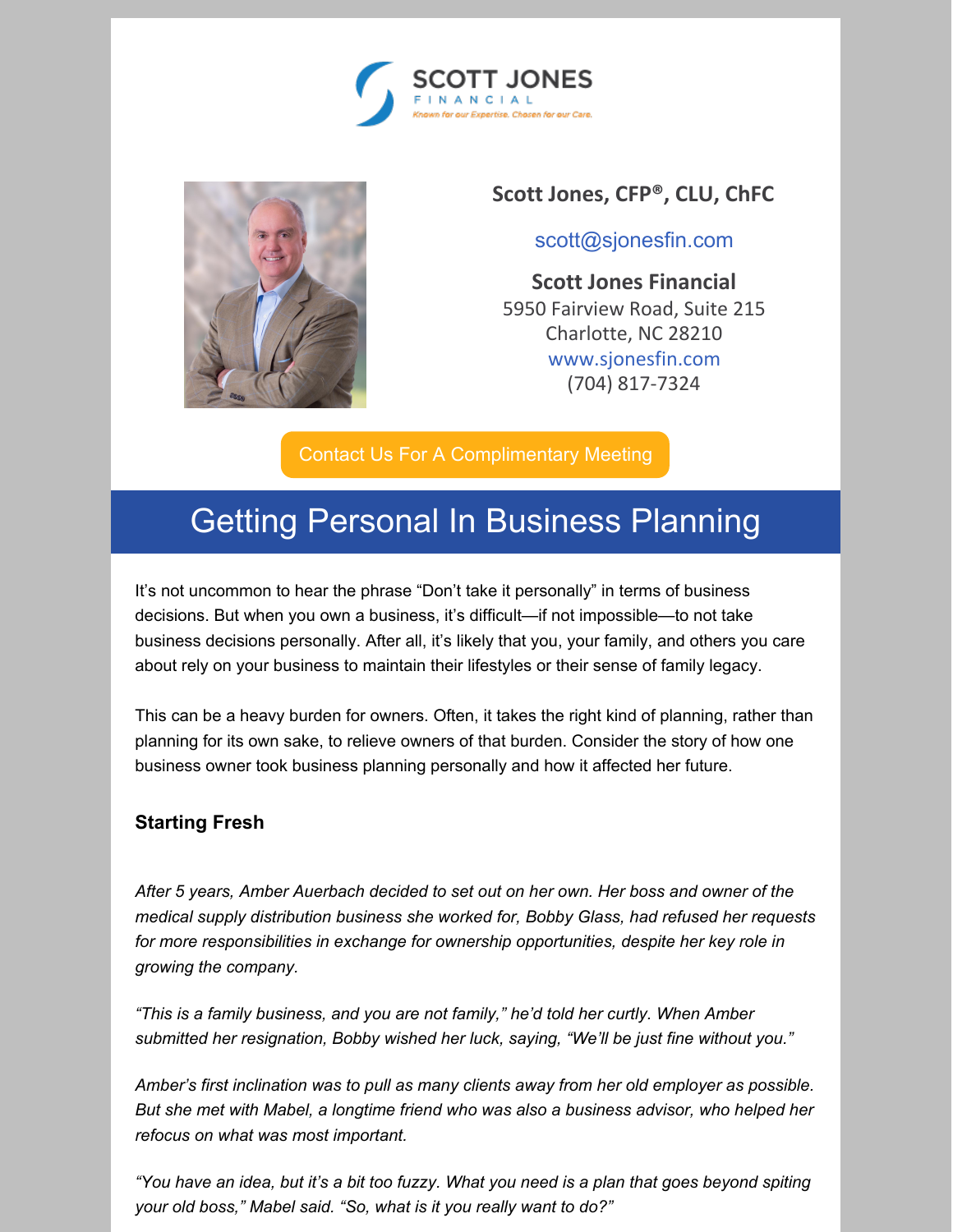#### **Making the Business Plan Personal**

*"Ownership was always my goal," Amber told Mabel. "What I really want is a chance to retire before I'm 50 and leave a legacy where my employees think highly of me and the opportunities I provided."*

*"That's a good start," Mabel said. Let's first figure out what you need to reach that retirement goal.*

*Over the next 5 years, Mabel and her advisor team began laying the foundation for achieving Amber's retirement goal. They helped her set up her new business in a field related to the work she'd done for Bobby's company, hire a topline management team to enact Amber's vision and implemented robust incentive plans. In that time, Amber got married and had two children. Her husband entered the business as a staff accountant. Amber told Mabel that she refused to let the fact that this was now a family business affect her business family. So, Mabel and the advisor team created written performance standards to reduce the likelihood that her business would fall prey to nepotism like Amber had experienced at Bobby's company. Additionally, they helped her identify the differences between her key employees and important employees. This created a culture of proper incentivization, which led to skyrocketing morale.*

#### **Overcoming Trouble**

*At the 15-year mark, Amber's company had bought out the remains of Bobby's family enterprise. No one could replace Amber there and following Bobby's death and the taking up of the reins by his two children, things got tough for Bobby's family. His children offered Amber their ownership so they could cash out and do what they actually wanted to do. Having vanquished her old foe, Amber asked Mabel what else there was for her to do. She was on pace to retire when she wanted, her employees loved her, and she'd managed to keep her family business running and her business family happy.*

*"You've set yourself up for success, but we need to think about a future without you," Mabel told her.*

*Over the next two years, Mabel and the advisor team finalized Amber's business continuity instructions, along with a plan for her to sell to her management team. With three years until her target retirement date, tragedy struck. Amber was diagnosed with an aggressive disease that, though manageable, would force her to be away from the business for months at a time. Her business continuity instructions gave her management team and family guidance about what to do when she was undergoing treatment. They also allowed her to rely on her family and non-family team members to carry on in a way that was consistent with her leadership of the business.*

### **The Final Sale**

*It took two years before Amber could get back to work full time. Despite her absence, her business continued to grow, thanks to her diligent planning and strong management team.*